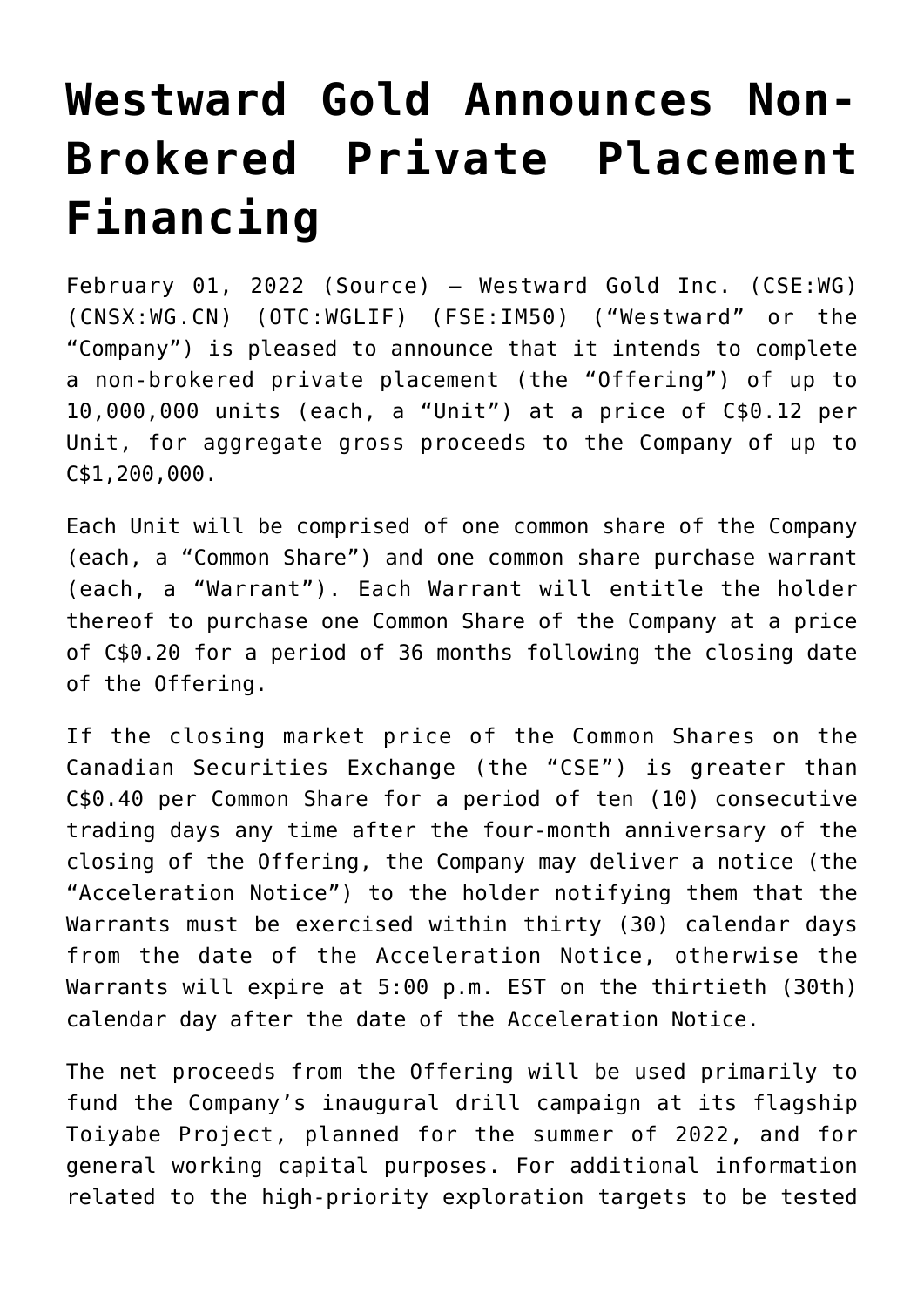during the program, refer to Westward's press release dated December 16, 2021. Closing of the Offering is subject to receipt of all necessary regulatory approvals, including from the CSE. The Common Shares and Warrants issued in relation to the Offering will be subject to a hold period of four months and one day, in accordance with applicable securities laws. Certain finder's fees may also be payable to qualifying parties in accordance with the policies of the CSE.

The securities being offered have not, nor will they be registered under the United States Securities Act of 1933, as amended, and may not be offered or sold within the United States or to, or for the account or benefit of, U.S. persons in the absence of U.S. registration or an applicable exemption from the U.S. registration requirements. This press release shall not constitute an offer to sell or the solicitation of an offer to buy nor shall there be any sale of the securities in the United States or in any other jurisdiction in which such offer, solicitation or sale would be unlawful.

About Westward Gold

Westward Gold is a mineral exploration company focused on developing the Toiyabe, Turquoise Canyon, and East Saddle Projects located in the Cortez Hills area of Lander County, Nevada. From time to time, the Company may also evaluate the acquisition of other mineral exploration assets and opportunities.

For further information contact:

Andrew Nelson Chief Financial Officer Westward Gold Inc. andrew@westwardgold.com Tel: +1 (604) 828 7027

www.westwardgold.com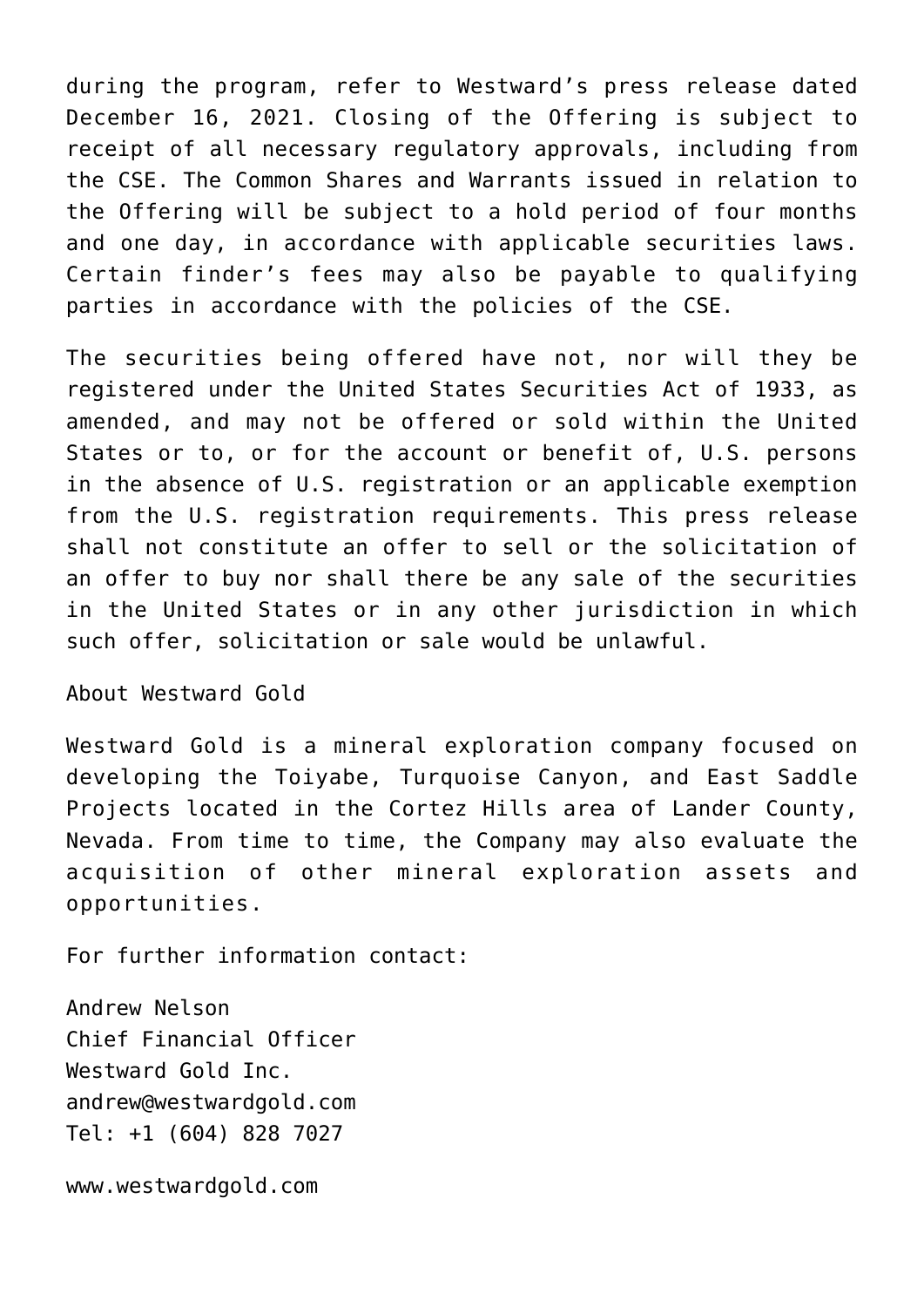The Canadian Securities Exchange has neither approved nor disapproved the contents of this news release. The Canadian Securities Exchange does not accept responsibility for the adequacy or accuracy of this news release.

Forward-looking statements or information are subject to a variety of known and unknown risks, uncertainties and other factors that could cause actual events or results to differ from those reflected in the forward-looking statements or information, including, without limitation, the need for additional capital by the Company through financings, and the risk that such funds may not be raised; the speculative nature of exploration and the stages of the Company's properties; the effect of changes in commodity prices; regulatory risks that development of the Company's material properties will not be acceptable for social, environmental or other reasons, availability of equipment (including drills) and personnel to carry out work programs, that each stage of work will be completed within expected time frames, that current geological models and interpretations prove correct, the results of ongoing work programs may lead to a change of exploration priorities, and the efforts and abilities of the senior management team. This list is not exhaustive of the factors that may affect any of the Company's forward-looking statements or information. These and other factors may cause the Company to change its exploration and work programs, not proceed with work programs, or change the timing or order of planned work programs. Although the Company has attempted to identify important factors that could cause actual results to differ materially, there may be other factors that cause results not to be as anticipated, estimated, described or intended. Accordingly, readers should not place undue reliance on forward-looking statements or information. Forward-looking information herein includes statements relating to the terms of the Offering and use of proceeds. The Company's forwardlooking statements and information are based on the assumptions, beliefs, expectations and opinions of management